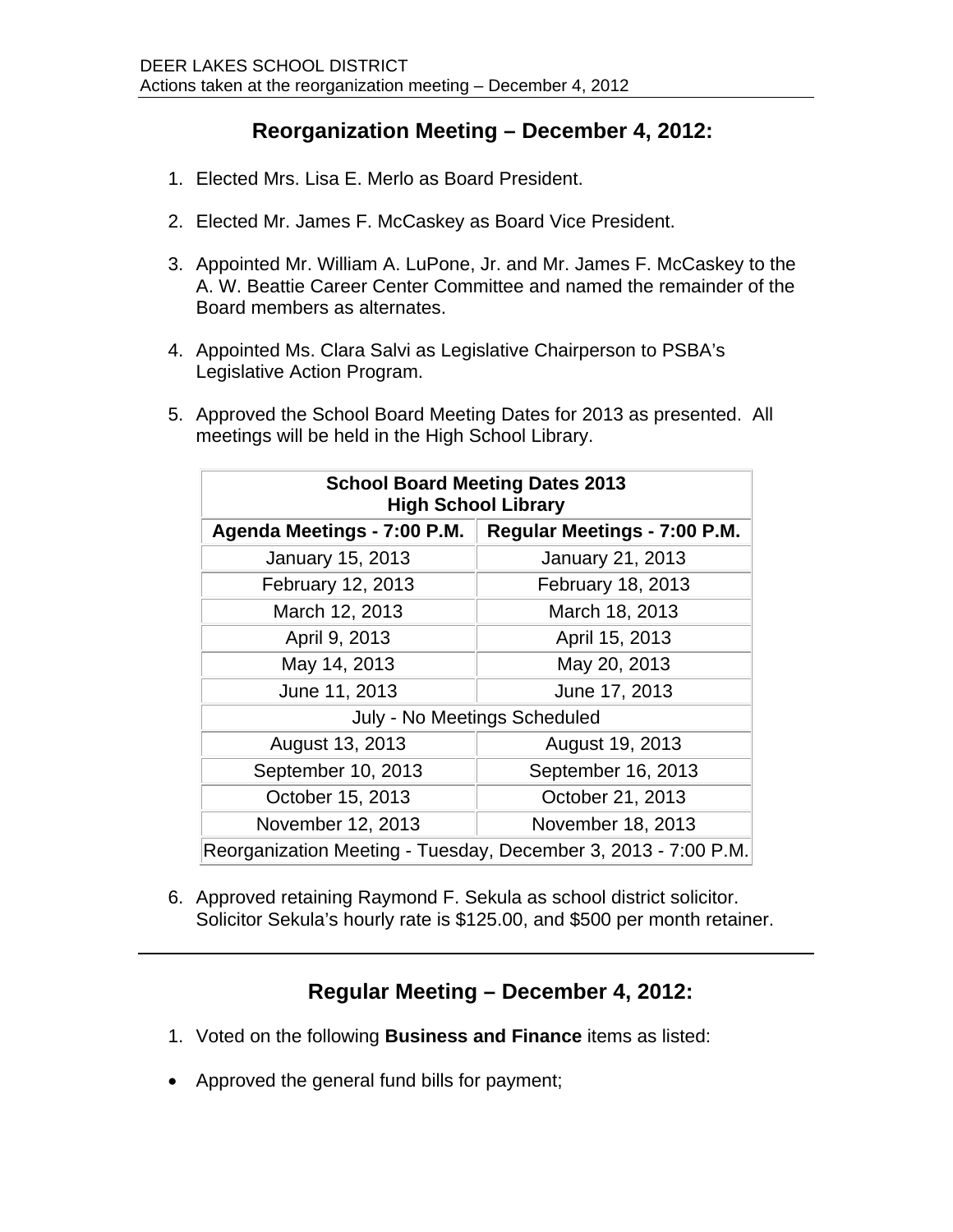- Authorized the Business Manager to pay bills in December that are received after the December meeting.
- Approved payment of \$25,637.16 for repairs to Siemens Control System at the Middle School.
- 2. Voted on the following **Education** items as listed:
- Approved Homebound Instruction for a 9th grade student until January 2013.
- Approved the following student teacher placements:

All student clearances will be on file.

 $\checkmark$  Suzanne Miles, a student at LaRoche College, to complete her student teaching with Sandy Hazlett at Curtisville Primary Center from January 2, 2013 to February 15, 2013;

The following speech therapist students from Clarion University to complete their externship, January 7, 2013 to March 1, 2013:

 $\checkmark$  Chelsea Campbell, with Mary Ann Ryan at Curtisville Primary Center  $\checkmark$  Elyse Fenstermacher, with Lori Crawford at East Union Intermediate;

The following teaching students from Clarion University:

January 29, 2013 to March 22, 2013:

- $\checkmark$  Emily Fitzgerald with Chalyse Danka Curtisville
- $\checkmark$  Alyssa Kephart with Rebecca Boyer High School
- $\checkmark$  Lindsay Thill with Katie Mangieri Middle School
- Lauren Kopczynski with Steve Kubicko Middle School;

March 25, 2013 to May 15, 2013:

- $\checkmark$  Alyssa Kephart with Chris Brough East Union
- $\checkmark$  Lindsay Thill with Annie Catanese Curtisville
- $\checkmark$  Lauren Kopczynski with Karen Vandenbord East Union
- $\checkmark$  Emily Fitzgerald with Maureen Hedglin East Union;

The following Physical Education students from Slippery Rock University:

January 28, 2013 - March 22, 2013:

- $\checkmark$  Dainen Holler with Ron Nichols Curtisville
- $\checkmark$  Jenna Manuel with Jason Machajewski Middle School;